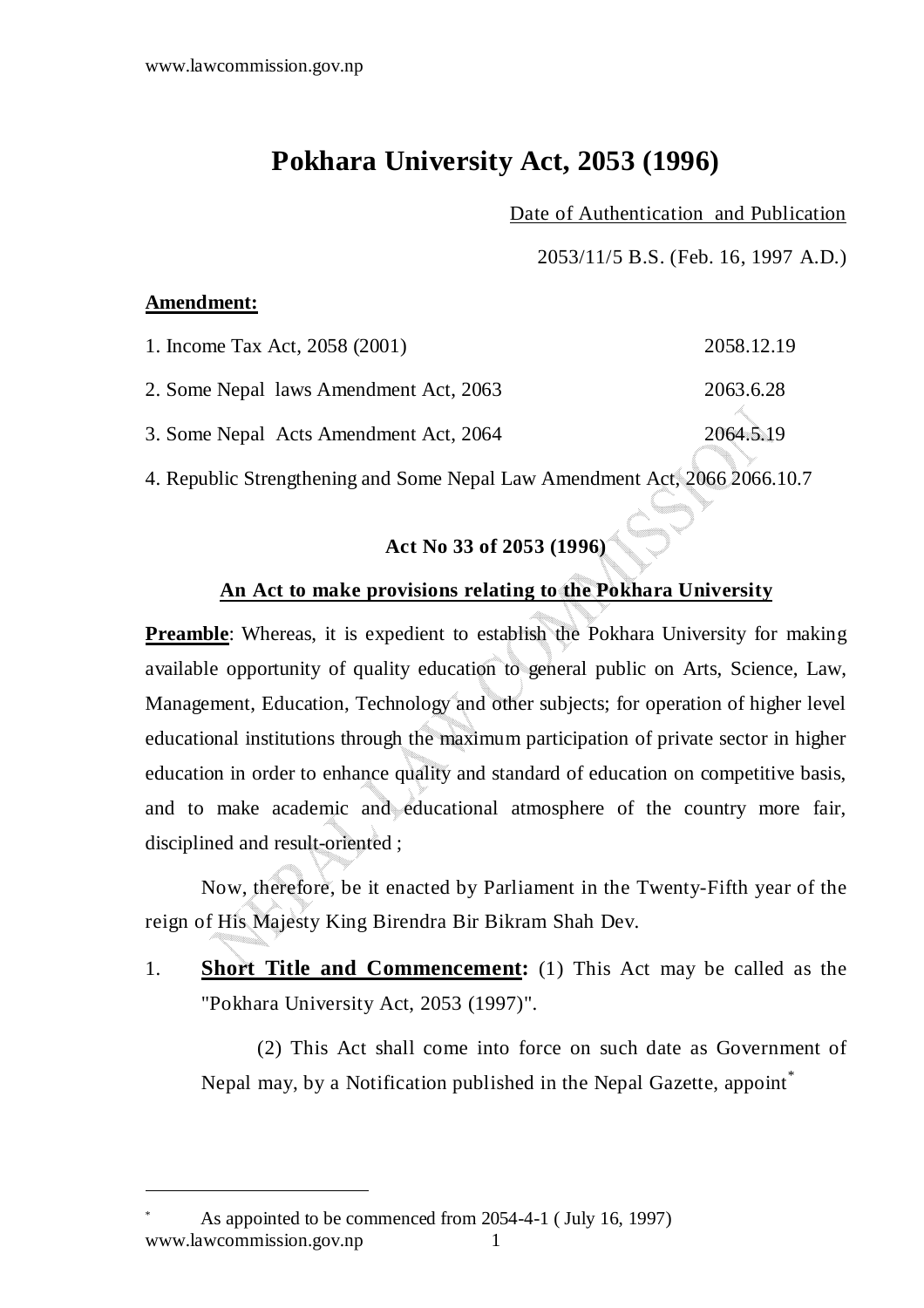- 2. **Definitions**: Unless the subject or the context otherwise requires, in this  $Act: -$ 
	- (a) "University" means the Pokhara University established pursuant to Section 3.
	- (b) "Senate" means the University Senate as referred to in Section 7.
	- (c) "Academic Council" means the Academic Council as referred to in Section 10.
	- (d) "Executive Council" means the Executive Council as referred to in Section 12.
	- (e) "Service Commission" means the Service Commission as referred to in Section 14.
	- (f) "Faculty" means the faculty under section 15.
	- (g) "Research Center" means the Research Center under section 16.
	- (h) "Education Council" means the Education Council under section 17.
	- (i) "Dean" means the chief of the faculty.
	- (j) "Campus" means the constituent campus of the University and includes any campus affiliated to the University.
	- (k) "Teacher" means the Professor, Reader, Lecturer and Assistant Lecturer engaged in providing education or conducting research at the University and this word also includes the instructors of various levels at the University and the person specified as Teacher in the Regulation made under this Act.
	- (l) "Prescribed" or "as prescribed" means prescribed or as prescribed in the Rules framed under this Act.
- 3. **Establishment of the University**: (1) The Pokhara University is hereby established for the operation of higher level educational institutions of Arts,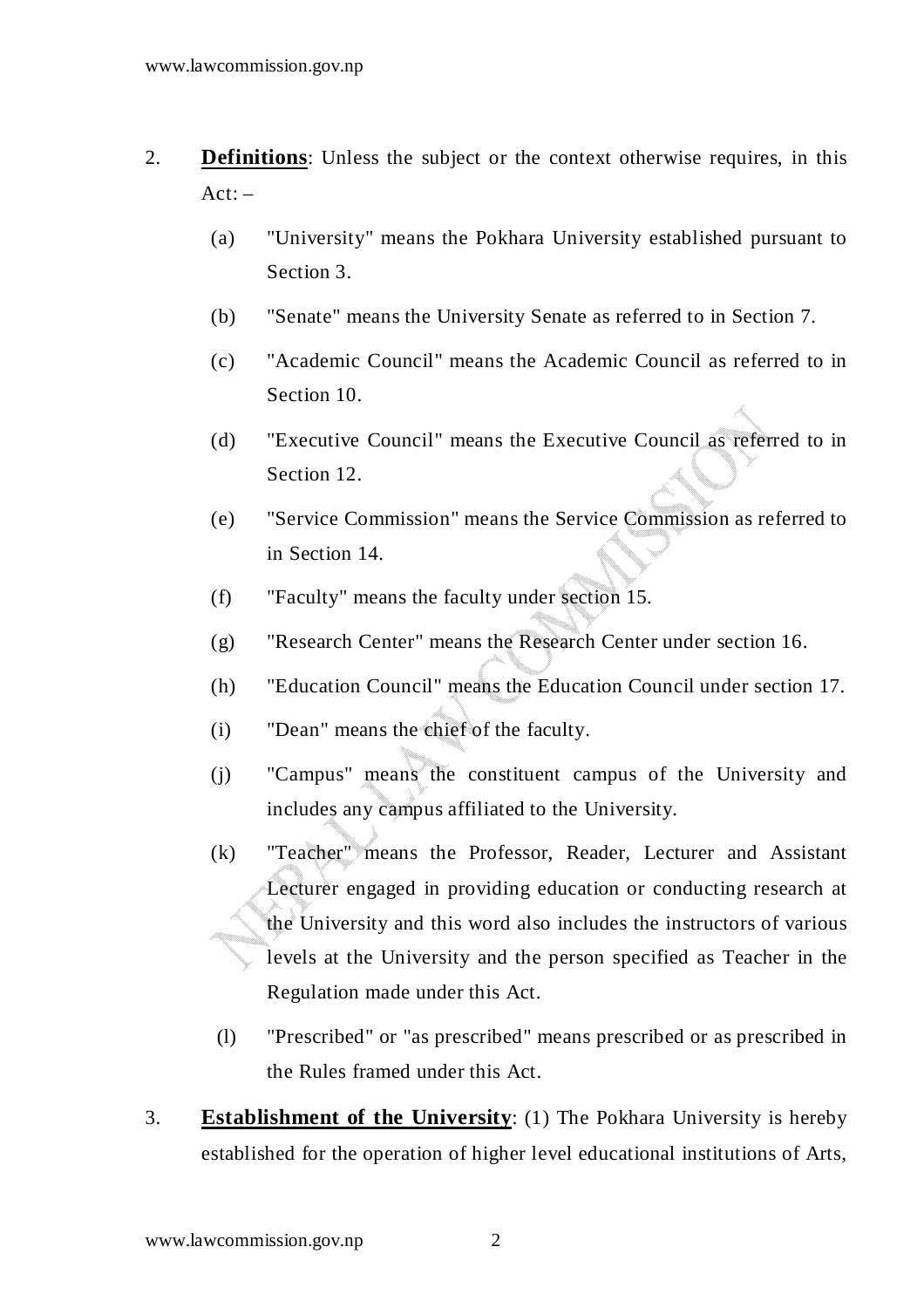Science, Law, Management, Education, Technical and other prescribed subjects.

 (2) The Central Office of the University shall be located in the Kaski District.

4. **University to be Autonomous Corporate Body**: (1) The University shall be an autonomous corporate body with perceptual succession.

 (2) The University shall have a separate seal of its own for all of its business.

 (3) The University may, like an individual, acquire, use, sell or otherwise dispose of movable and immovable properties.

 (4) The University may, like an individual, sue and may be sued in the same name.

5. **Organization of the University** : The organization of the University shall be as follows and their collective form shall be the structure of the University:

(a) Senate,

- (b) Academic Council,
- (c) Executive Council,
- (d) Service Commission,
- (e) Faculty,
- (f) Education Council,
- (g) Research Centre,
- (h) Campus,
- (i) Curriculum Development Centre, and
- (j) Other bodies as prescribed.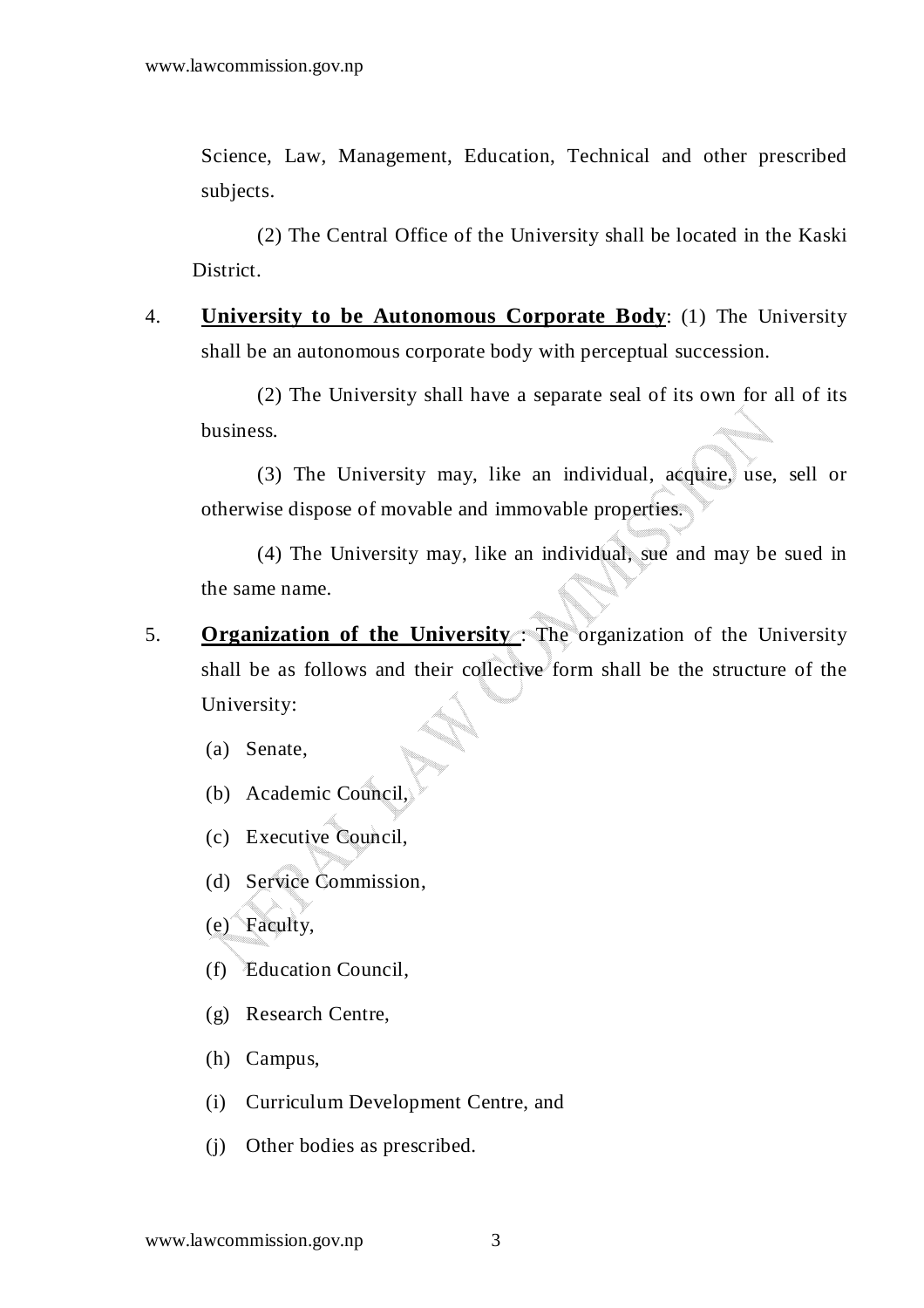- 6. **Officials of the Universit**y: The University shall have the following officials :
	- (a) Chancellor,
	- (b) Pro-Chancellor,
	- (c) Vice-Chancellor,
	- (d) Chairperson of the Service Commission
	- (e) Registrar,
	- (f) Dean,

- (g) Chief of the Research Center
- (h) Campus Chiefs
- (i) Chief of Curriculum Development Center, and
- (j) Other officials as prescribed.
- 7. **Constitution of the Senate** : (1) There shall be a Senate as the supreme body of the University.
	- (2) The constitution of the Senate shall be as follows:
		- (a) Chancellor Chairperson
		- (b) Pro-Chancellor Vice-Chairperson
		- (c) Vice-Chancellor Member
		- (d) ...........................
		- (e) Two persons from amongst Vice-Chancellors of other Universities - Member
		- (f) Secretary, Ministry of Education Member
		- (g) Three persons from amongst the educationists Member

www.lawcommission.gov.np 4 Deleted by Republic Strengthening and Some Nepal Law Amendment Act, 2066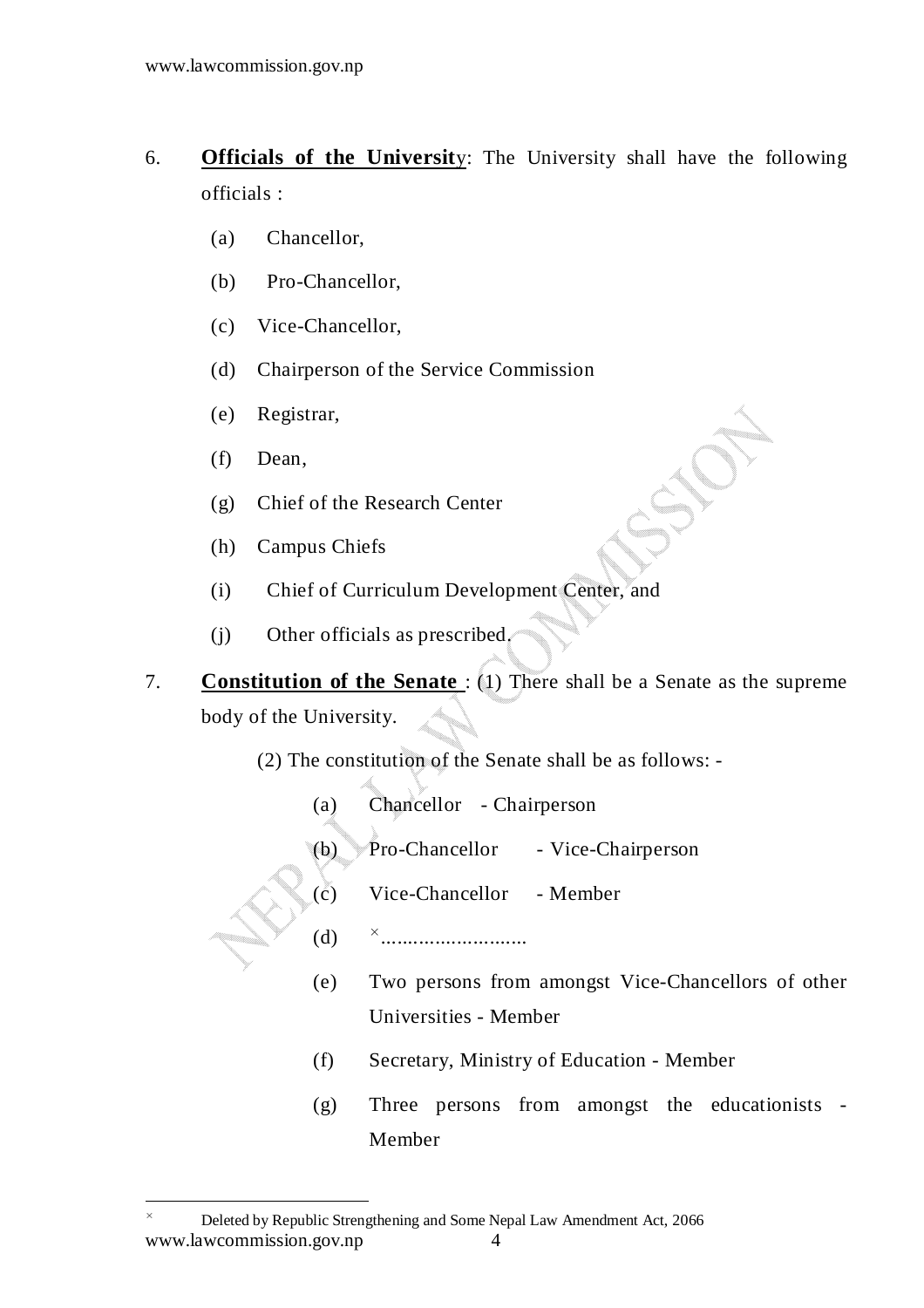- (h) Deans Member
- (i) Three persons from amongst the Mayors of the Municipalities including the Mayor of Pokhara Municipality - Member
- (j) Four persons from amongst the Campus Chiefs Member
- (k) Three persons from amongst the Chairperson of the Subject Committees of the University - Member
- + (k1) Representative of Nepal Profession Union Member
- (l) Representative, Pokhara University Teachers Association - Member
- (m) Three persons from teachers Member
- (n) Three persons from amongst the Presidents of the District Development Committees including the President of the Kaski District Development Committee - Member
- (o) Chairperson of the University Grants Commission or a member designated by him - Member
- (p) Three persons from amongst those who are fond of education and social workers, - Member
- (q) Four persons from amongst the industrialists, traders and farmers - Member
	- (r) Two persons from amongst the donors -Member
	- (s) Two persons from the Headmasters of Higher Secondary Schools - Member

www.lawcommission.gov.np 5 + Inserted by Some Nepal laws Amendment Act, 2063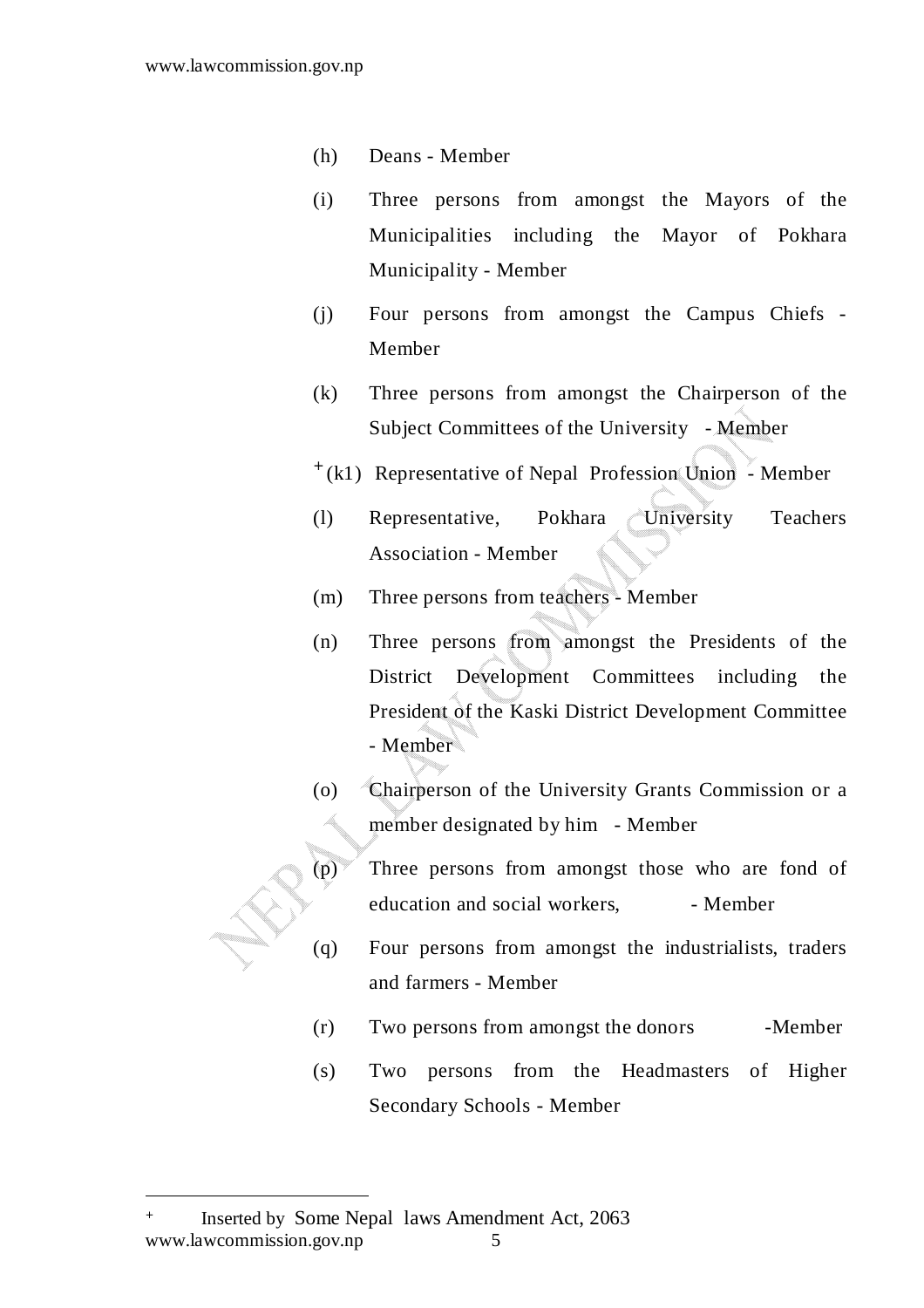- (t) Two person from the Presidents of the Free Students Unions of the Campus - Member
- (u) Registrar- Member-Secretary

 (3) Except the *ex-officio* members, the other members of the Senate shall be nominated by the Chancellor on the recommendation of the Executive Council.

 (4) The term of office of the nominated members shall be of three years.

 (5) In case the office of the nominated members fall vacant for any reason whatsoever, another person shall be nominated for the remaining term having fulfilled the process referred to in Sub-section (3).

8. **Meeting of the Senate** : (1) The meeting of the Senate shall be held at least once a year.

 (2) Meetings of Senate shall be held on the date and at the time and place prescribed by the Chairperson.

 (3) Member-Secretary of the Senate shall give notice along with agenda to be discussed in the meeting at least fifteen days in advance than the date of the meeting of the Senate.

 (4) In case at least fifty percent of the total members of the Senate are present, it shall be deemed to have constituted the quorum.

 (5) The meeting of the Senate shall be presided over by the Chairperson, and in absence of the Chairperson, by the Vice-Chairperson of the Senate and by the Vice-Chancellor in absence of the both Chairperson and the Vice-Chairperson.

 (6) Majority opinion in meeting of the Senate shall be binding and in case of tie the person presiding over the meeting shall exercise the casting vote.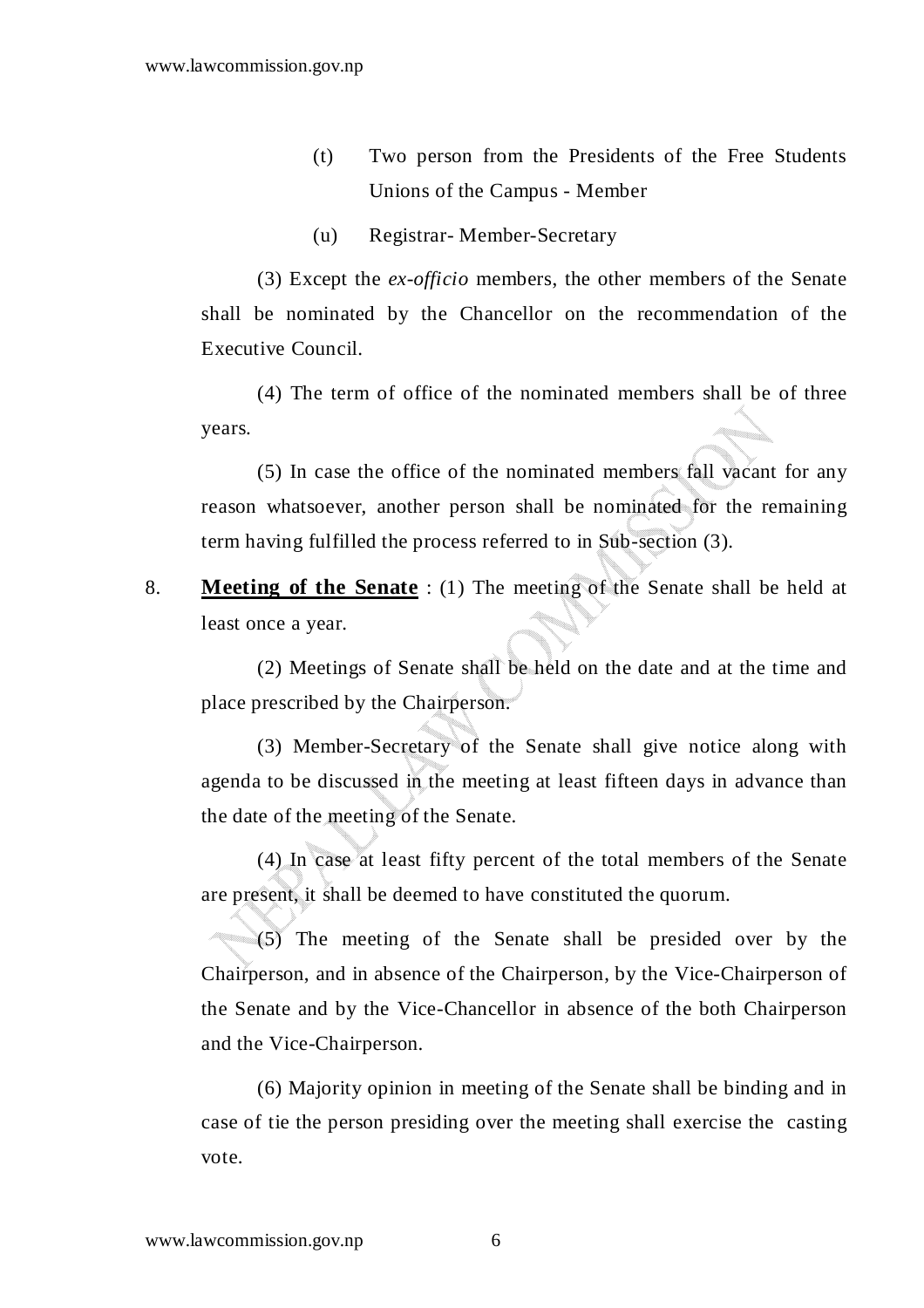(7) The Member-Secretary of the Senate shall authenticate decisions of the Senate.

 (8) Other procedures relating to the meeting of the Senate shall be as prescribed by the Senate itself.

- 9. **Functions, Duties and Powers of the Senate :** The functions, duties and powers of the Senate shall be as follows :
	- (a) To formulate policies of the University.
	- (b) To formulate long-term programs for development of the University and to implement or cause to implement such programs,
	- (c) To guide to the University.
	- (d) To conduct and manage or to cause to conduct and manage academic programs of the University.
	- (e) To make or cause to make necessary arrangements relating to the establishment and affiliation of campuses.
	- (f) To determine the degrees to be conferred by the University.
	- (g) To issue directions and to provide guidelines to the constituent campuses of the University and the campuses affiliated to the University.
	- (h) To allow the University to launch a new program.
	- (i) To determine or cause to determine educational, academic and administrative policies of the bodies under the university.
	- (j) To approve annual budget and programs of the University.
	- (k) To discuss on annual reports of bodies under the University and to evaluate programs
	- (l) To appoint auditor, to discuss on audit report and to approve,
	- (m) To approve Bye-laws relating to the University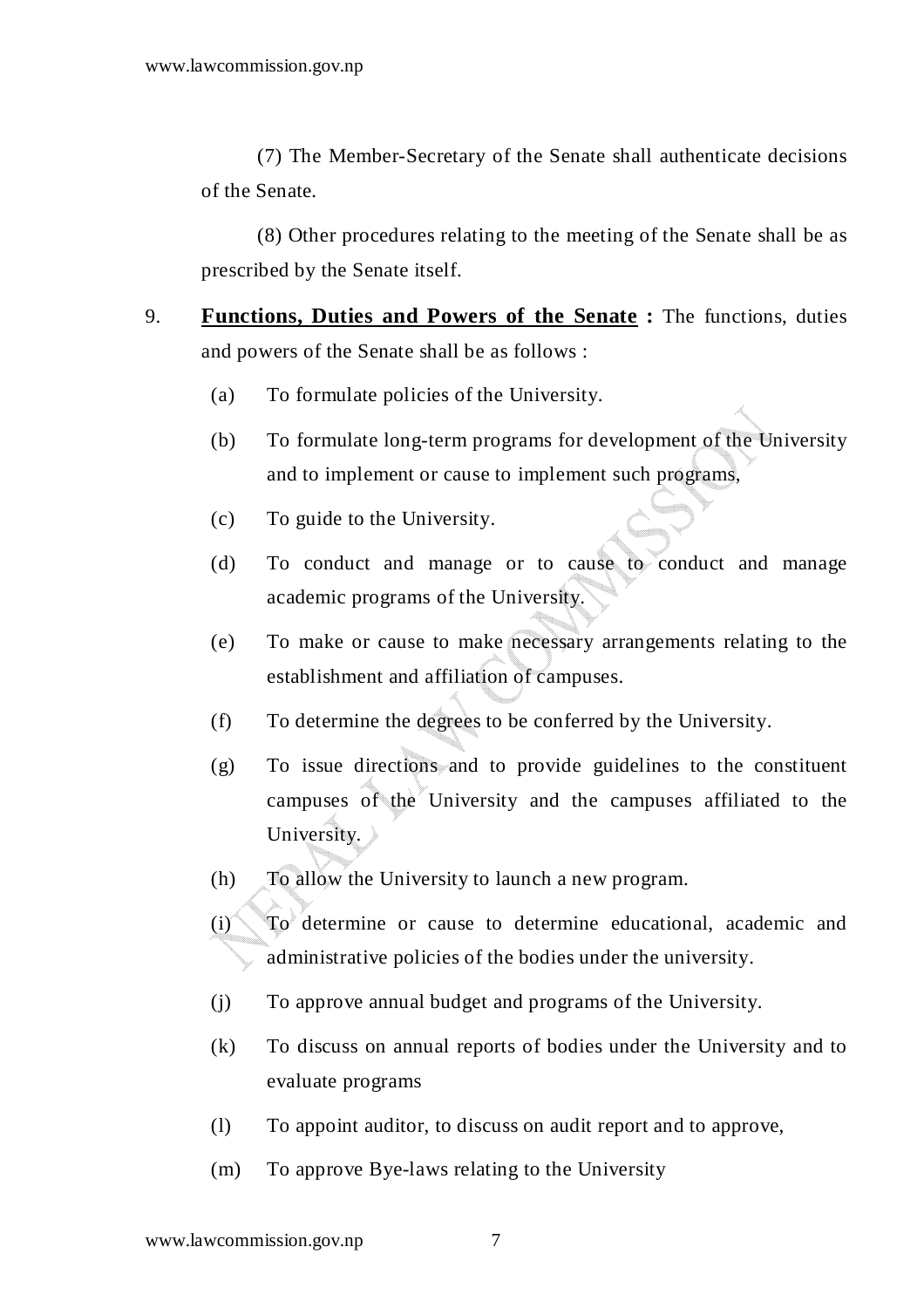- (n) To fix the number of posts of the employees and teachers needed for academic and administrative functions of the University.
- (o) To constitute various committees, sub-committees or task-forces as per the need of the University.
- (p) To perform other functions as may be prescribed.
- 10. **Constitution of Academic Council**: (1) There shall be an Academic Council consisting of the following members as the educational and academic body of the University:

|  | (a)                                    | Vice-Chancellor                                       | - Chairperson |  |
|--|----------------------------------------|-------------------------------------------------------|---------------|--|
|  | (b)                                    | Registrar                                             | - Member      |  |
|  | (c)                                    | Deans                                                 | - Member      |  |
|  | (d)                                    | Five persons from amongst the chairmen of             |               |  |
|  |                                        | various subject committees of the University - Member |               |  |
|  | (e)                                    | <b>Chief of Research Center</b>                       | - Member      |  |
|  | (f)                                    | Chiefs of the Curriculum and Examination Divisions of |               |  |
|  |                                        | the University                                        | - Member      |  |
|  | (g)                                    | Four persons from amongst the Campus                  |               |  |
|  |                                        | Chiefs                                                | - Member      |  |
|  | (h)                                    | Two persons from amongst the teachers                 | - Member      |  |
|  | (i)                                    | Two persons from amongst the educationists            |               |  |
|  | making substantial contribution in the |                                                       |               |  |
|  |                                        | education sector                                      | - Member      |  |
|  | (j)                                    | The Dean designated by the Vice-Chancellor from       |               |  |

amongst the Deans - Member-Secretary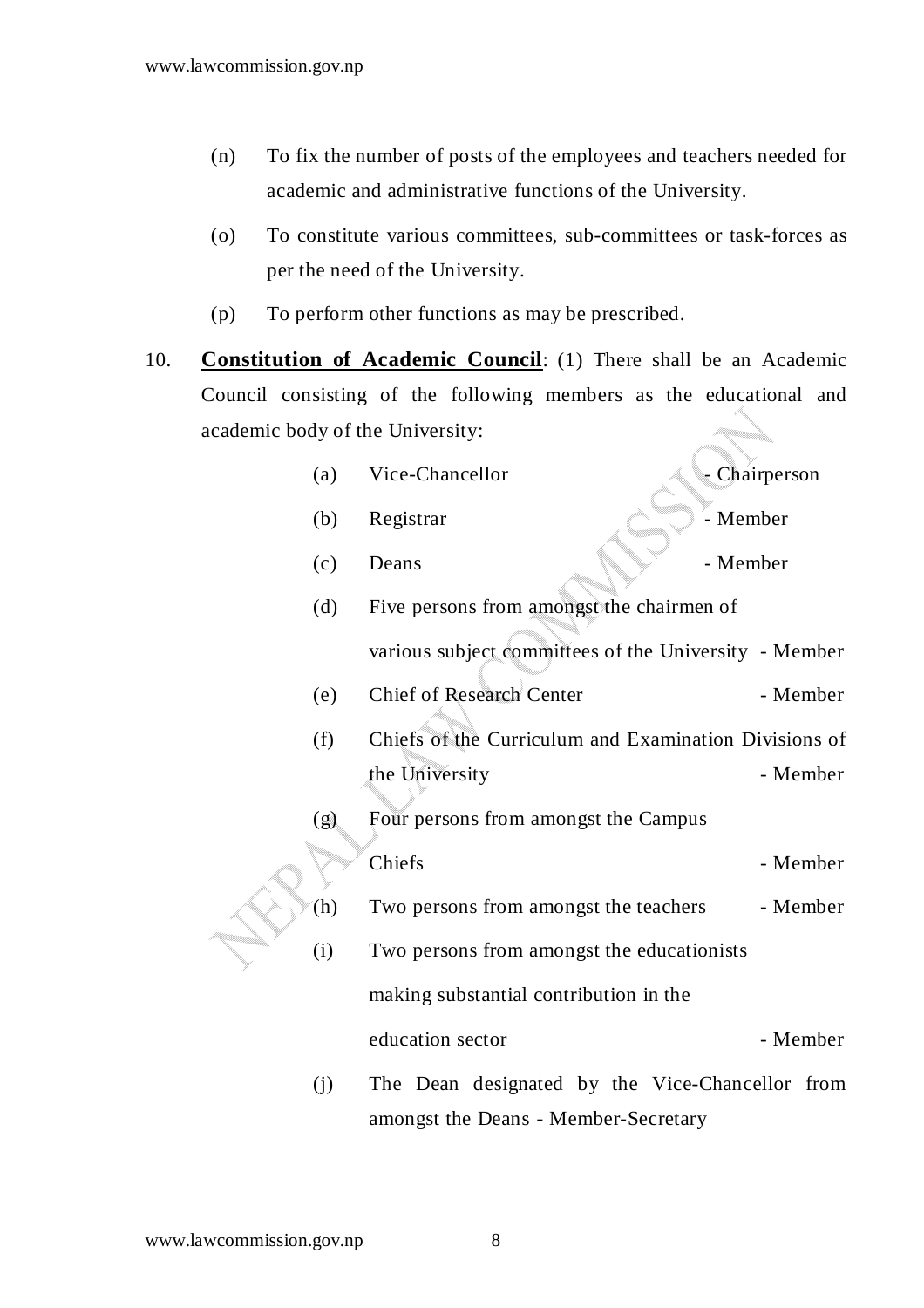(2) The members other than the *ex-officio* members shall be nominated by the Chancellor on the recommendation of the Vice-Chancellor.

 (3) The term of office of the nominated members shall be of three years.

 (4) In case the office of the nominated members fall vacant for any reason whatsoever, another person shall be nominated for the remaining term having fulfilled the process referred to in Sub-section (2).

 (5) The procedures relating to the meeting of the Academic Council shall be as prescribed by the Academic Council itself.

- 11. **Functions, Duties and Powers of the Academic Council** : The functions, duties and powers of the Academic Council shall be as follows:–
	- (a) To determine the curriculum of the subjects to be studied, research and training under the University and to evaluate educational, academic and research activities of all levels.
	- (b) To fix the modes of examination.
	- (c) To determine the qualifications and numbers relating to the admission of students.
	- (d) To formulate policies relating to research and to approve the research programs.
	- (e) To evaluate the academic programs of the students.
	- (f) To determine the standard of teaching and research.
	- (g) To give opinion and advice to the Executive Council on academic matters.
	- (h) To perform such other functions as prescribed.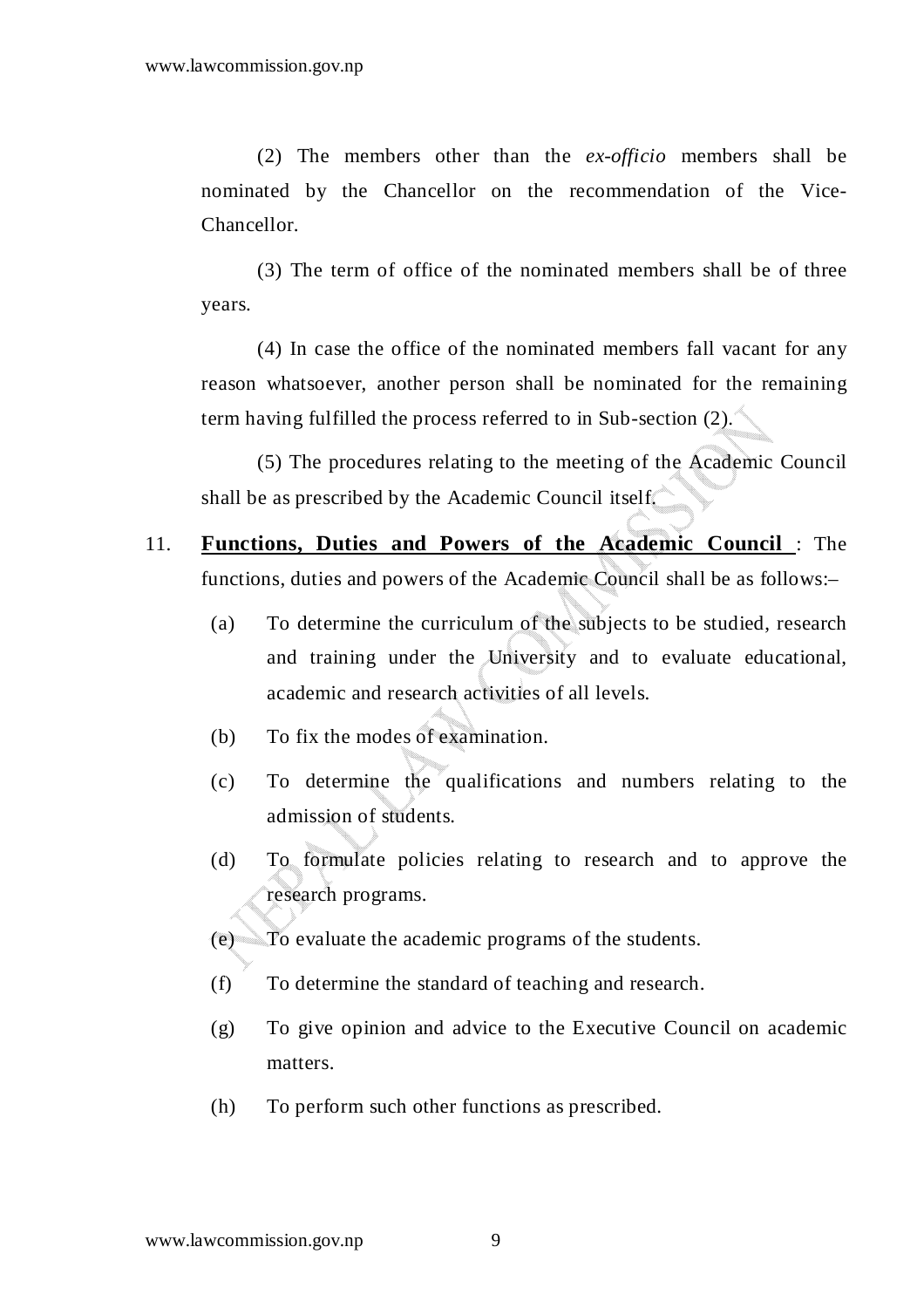- 12. **Constitution of Executive Council**: (1) There shall be an Executive Council consisting of the following members to act as the executive body of the University:
	- (a) Vice-Chancellor Chairperson
	- (b) One person from amongst the Deans Member
	- (c) One person from amongst the Campus Chiefs who are members of the Senate  $\blacksquare$  - Member
	- (d) Three persons from amongst the members of the Senate including one teacher - Member
	- (e) Registrar Member Secretary

(2) The members referred to in Clauses  $(b)$ ,  $(c)$  and  $(d)$  of Subsection (1) shall be nominated by the Chancellor on the recommendation of the Vice-Chancellor.

 (3) The term of office of the nominated members shall be of three years.

 (4) In case the office of the nominated members fall vacant for any reason whatsoever, another person shall be nominated for the remaining term having fulfilled the process referred to in Sub-section (2).

 (5) The procedures relating to the meeting of the Executive Council shall be as prescribed by the Executive Council itself.

- 13. **Functions, Duties and Powers of the Executive Council** : The functions, duties and powers of the Executive Council shall be as follows :
	- (a) To execute or cause to execute the decisions and directives of the Senate,
	- (b) To prepare annual programs, budget, progress report, auditing report and other resolutions and to introduce them in to the Senate for approval,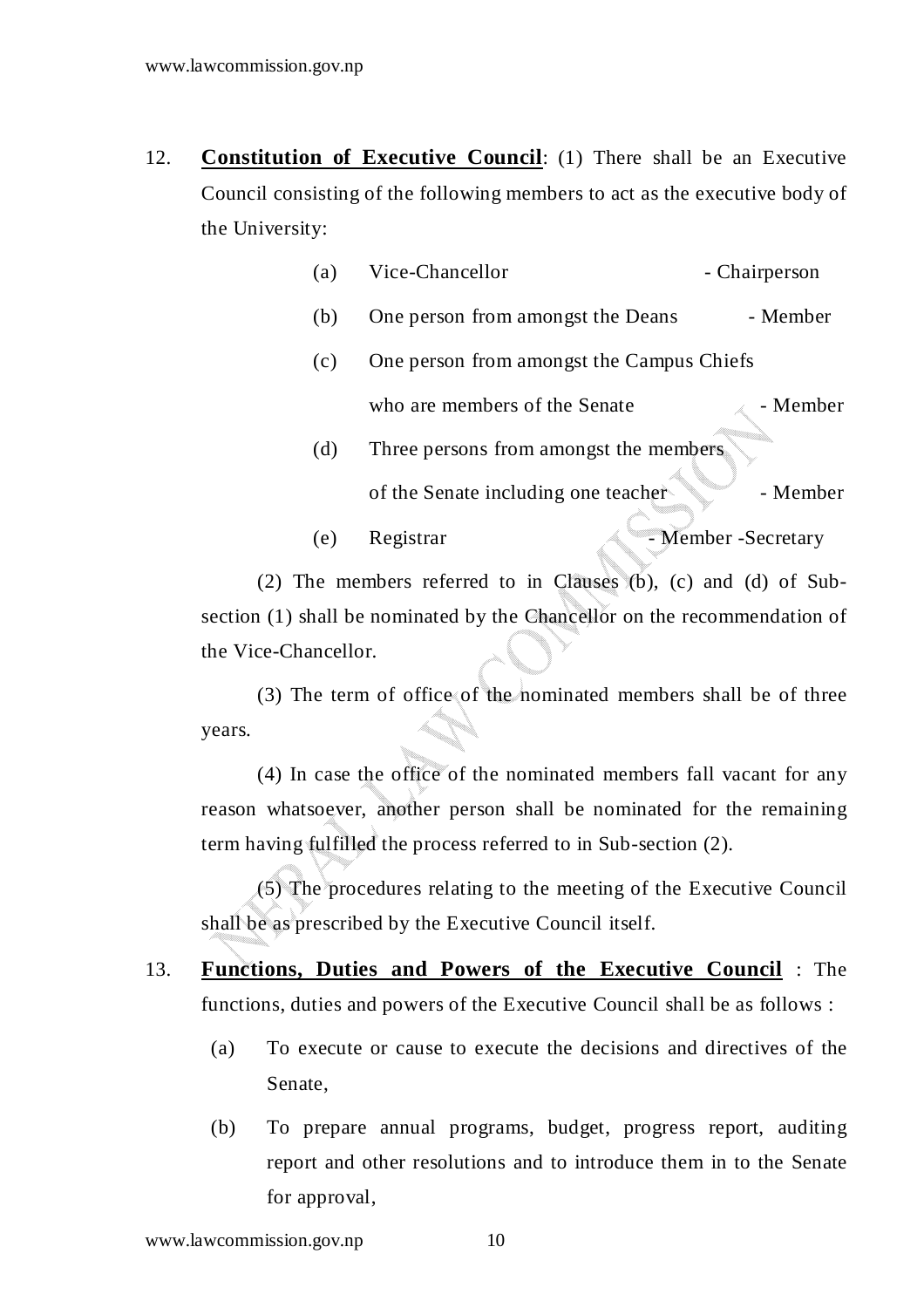- (c) To operate, look after and protect the fund and movable and immovable property of the University,
- (d) To sell, or give on lease movable and immovable property of the University subject to policy guidelines of the Senate,
- (e) To coordinate, look after, instruct programs conducted by the University and to submit report thereof to the Senate,
- (f) To draft Rules relating to the University and to submit them to the Senate for approval,
- (g) To appoint and promote teachers and employees necessary for the University on the recommendation of the Service Commission,
- (h) To accept donation, grant and financial and other assistance to the University,
- (i) To determine student fees,
- (j) To carry out other functions as prescribed.
- 14. **Service Commission**: (1) In order to recommend for the appointment and promotion of the teachers and employees of the University, there shall be a service commission as follows:-
	- (a) The Person appointed by the Chancellor- Chairperson
	- (b) Member, Public Service Commission Member
	- (c) One person from amongst Professors Member

 (2) The Chairperson and the member referred to in Clauses (a) and (c) of Sub-section (1) shall be appointed by the Chancellor on the recommendation of the Executive Council.

 (3) The term of office of the Chairperson and the member to be appointed pursuant to Sub-section (2) shall be of four years.

 (4) The procedures relating to the meeting of the Service Commission shall be as prescribed by the Service Commission itself.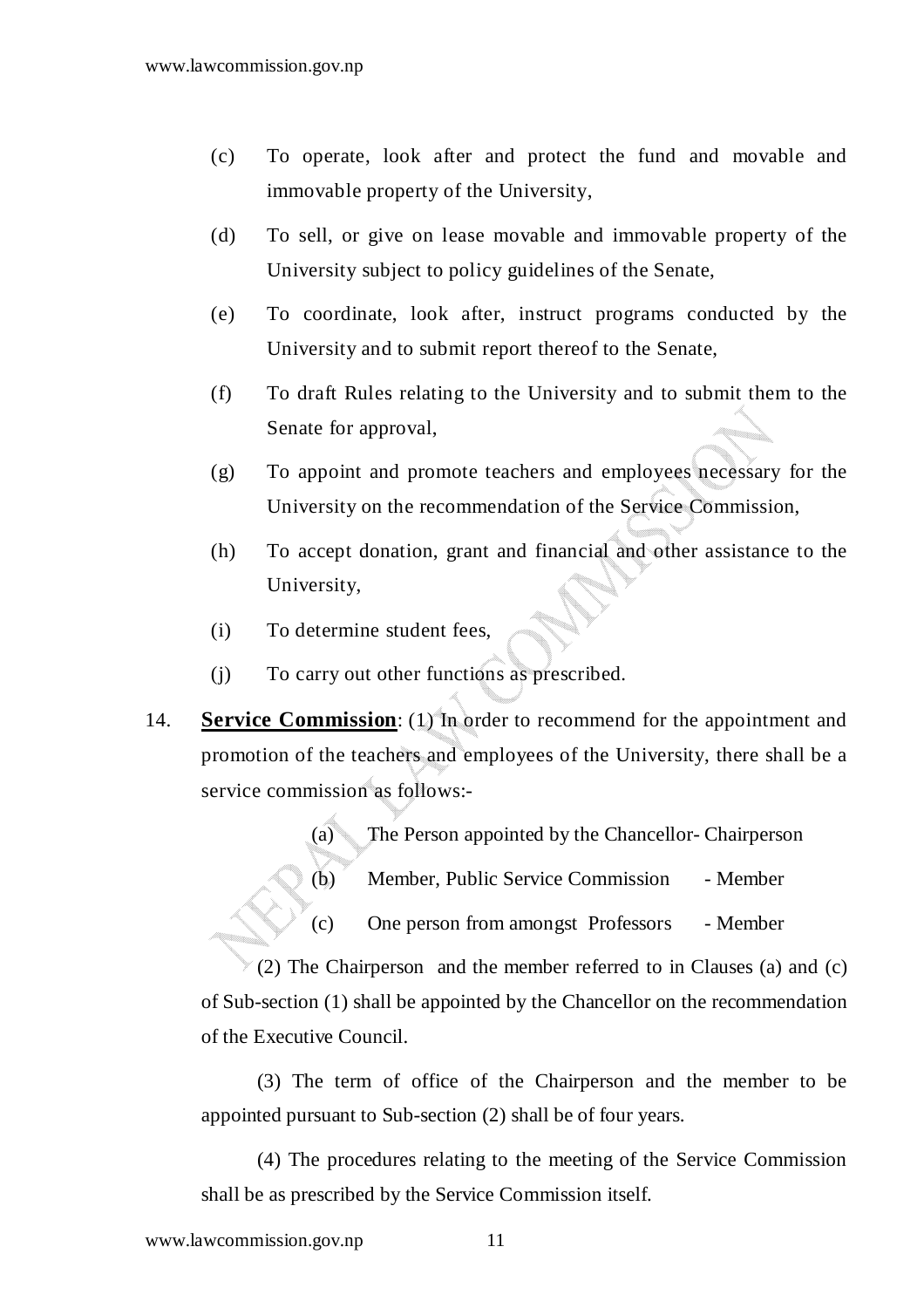(5) The service commission shall, while recommending for appointment and promotion of teachers and employees take the academic capacity and experience and administrative capacity and experience as main bases respectively.

 (6) Other functions, duties and powers of the service commission shall be as prescribed.

 (7) Functions, duties and powers of the Chairperson and members of the service commission shall be as prescribed.

 (8) Remuneration and facilities of Chairperson of the Service Commission shall be as prescribed.

15. **Faculty**: (1) There shall be such faculties on such subjects as may be prescribed for the higher education to be imparted by the University.

 (2) The functions, duties and powers of the faculties referred to in Sub-section (1) shall be as prescribed.

16. **Establishment of Research Centre**: (1) The University may establish various Research centre in order to carry out the functions relating to educational academic and research activities.

 (2) The functions, duties and powers and *modus operandi* of the research center to be established pursuant to Sub-section (1) shall be as prescribed.

17. **Formation of Education council**: (1) In order for operation of educational and academic programs in each faculty, there shall be an Education Council.

 (2) Under the Education Council referred to in Sub-section (1), there shall be committees as prescribed.

 (3) Functions, duties and powers and procedures relating to meeting of the Council and committees thereunder shall be as prescribed.

www.lawcommission.gov.np 12 18. **Establishment and Operation of Campuses**: (1) The University may, in order to impart higher education, establish and operate campuses of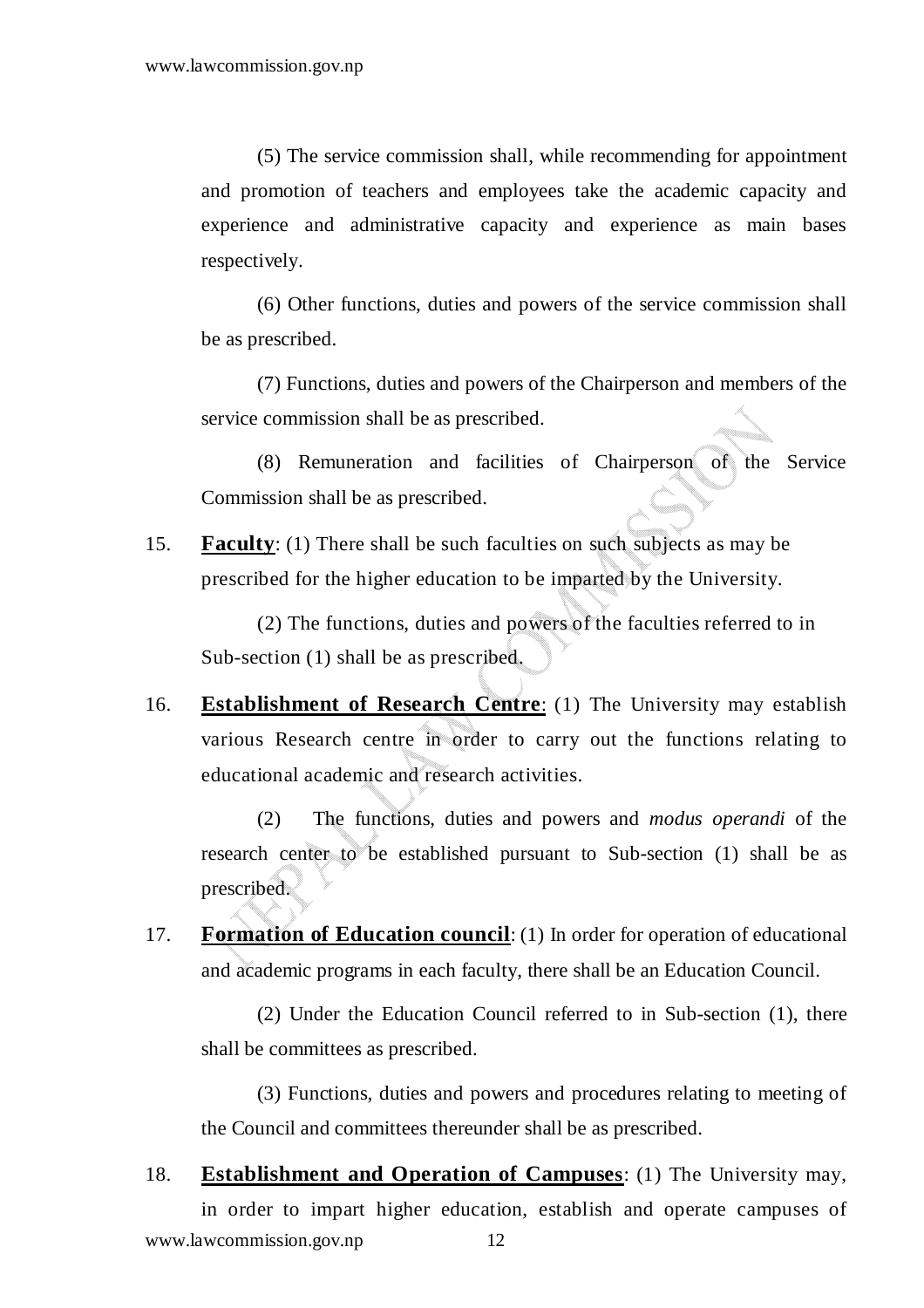various subjects according to the National Education Policy of the Government of Nepal.

 (2) Provisions relating to the campuses to be established and operated by the University shall be as prescribed by the Government of Nepal.

19. **Establishment of Curriculum Development Centre**: (1) A curriculum development centre shall be established as prescribed in order for determination and development of curriculum.

 (2) The Functions, Duties and Powers of the Curriculum Development Centre to be established pursuant to Sub-section (1) shall be as prescribed.

20. **Affiliation to University**: (1) In case any campus of private sector wishes to be operated upon getting affiliation to the university, the University may grant affiliation to such campuses.

 (2) The campus having received affiliation pursuant to Sub-section (1) shall have to abide by terms and conditions as prescribed by the University.

21. **Special Provision Relating to Operation of Constituent Campus of other Universities:** (1) In cases where it is necessary to operate a campus, which is a constituent campus of any other university, as a constituent campus of this university, Government of Nepal shall form a committee consisting of the Vice-Chancellors of the concerned universities and the campus chief of such campus and in case the committee devices such campus to be operated as a constituent campus the University shall operate such campus as constituent campus.

 (2) In case any campus is to be operated as a constituent campus of the University under Sub-section (1), the movable and immovable property under the ownership and possession of the Council and the liabilities thereof shall be devolve on the Same campus under the university.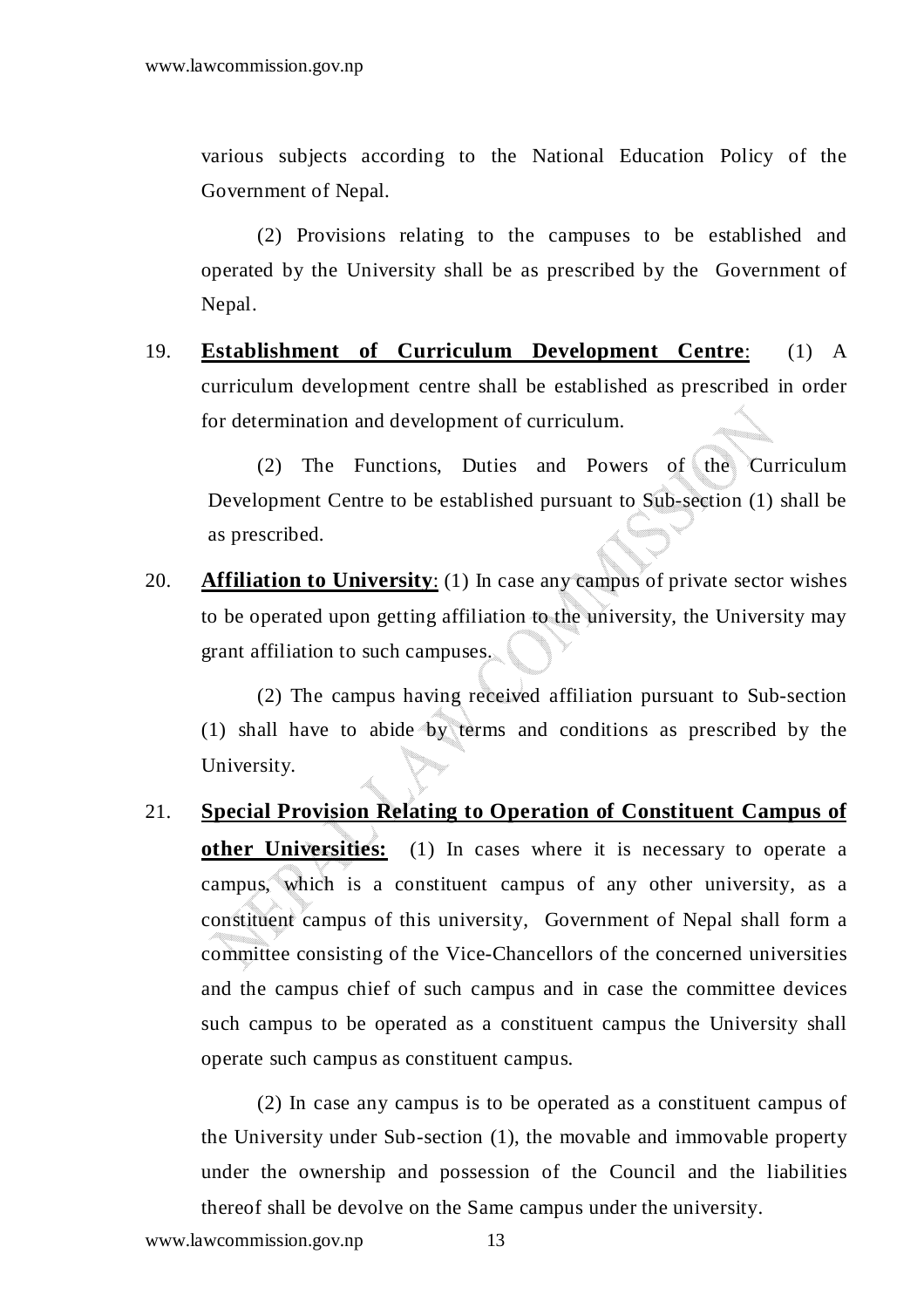(3) In case any campus is to be operated as a constituent campus of the university under Sub-section (1), the teachers and employees of that campus may, if they agree be engaged as teachers and employees of the constituent campus of the University.

 (4) In case teachers and employees are engaged in a constituent campus of this university pursuant to Sub-section (3), there shall be no change in their salary, facilities and terms and conditions of service to the detriment of their interests.

22. **Chancellor:** (1) The Prime Minister shall be the Chancellor of the University.

 (2) The Chancellor shall be the chief of the University and if he/she is present, he/she shall preside over in the convocation of the university.

 (3) The Chancellor may inspect or cause to inspect any subject or any thing relating to the University.

23. **Pro-Chancellor** : (1) The Minister or the Minister of State for Education shall be the Pro-Chancellor of the University.

 (2) In absence of the Chancellor, the Pro-Chancellor shall preside over the convocation of the university.

 (3) The Pro-Chancellor may inspect the University and give directions as required.

24. **Vice Chancellor**: (1) The Vice-Chancellor shall be the chief official working for full-time at the University.

 (2) In order to recommend for appointment to the post of Vice-Chancellor, a committee consisting of two members of the Senate shall be constituted by the Chancellor under Chairpersonship of the Pro-Chancellor and the Vice-Chancellor shall be appointed by the Chancellor on the recommendation of the committee.

(3) The term of office of the Vice-Chancellor shall be of four years.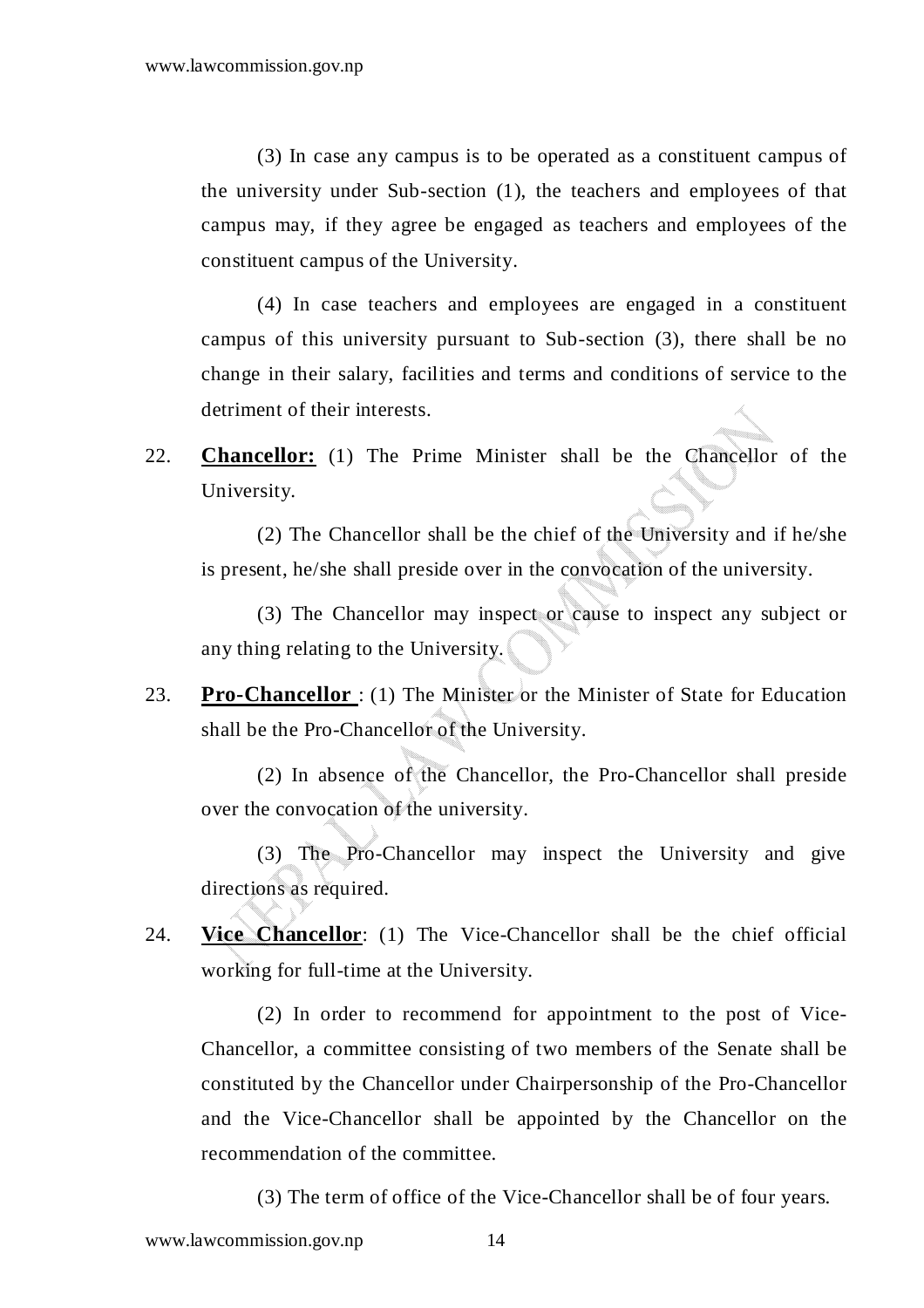(4) In absence of the Vice-Chancellor, his/her functions shall be carried out as provided for by the Chancellor.

 (5) The remuneration, facilities and conditions of service of the Vice-Chancellor shall be as prescribed.

- 25. **Functions, Duties and Powers of the Vice-Chancellor**: (1) The functions, duties and powers of the Vice-Chancellor shall be as follows: –
	- (a) To direct and supervise all functions and activities of the University.
	- (b) To introduce or cause to introduce resolutions relating to all matters to be introduced in the Senate.
	- (c) To preside over convocation ceremony of the University in absence of the Chancellor or Pro-Chancellor.
	- (d) To prepare or cause to prepare short term and long term programmes for development of the university.
	- (e) To have discussion, negotiations with various bodies on behalf of the university.
	- (f) To formulate various plans and programmes and to introduce before the Senate subject to the approved policies of the university.

 (2) Except as provided for in Sub-section (1), the Vice-Chancellor shall carry out the functions other than there which are said to be carried out by any agency or official under this Act or Rules framed thereunder. The Vice-Chancellor shall immediately inform to the Chancellor about such functions and shall be approved by the meeting of the Senate to be held immediately thereafter.

 (3) Except as provided in Sub-sections (1) and (2), other functions duties and powers of the Vice-Chancellor shall be as prescribed.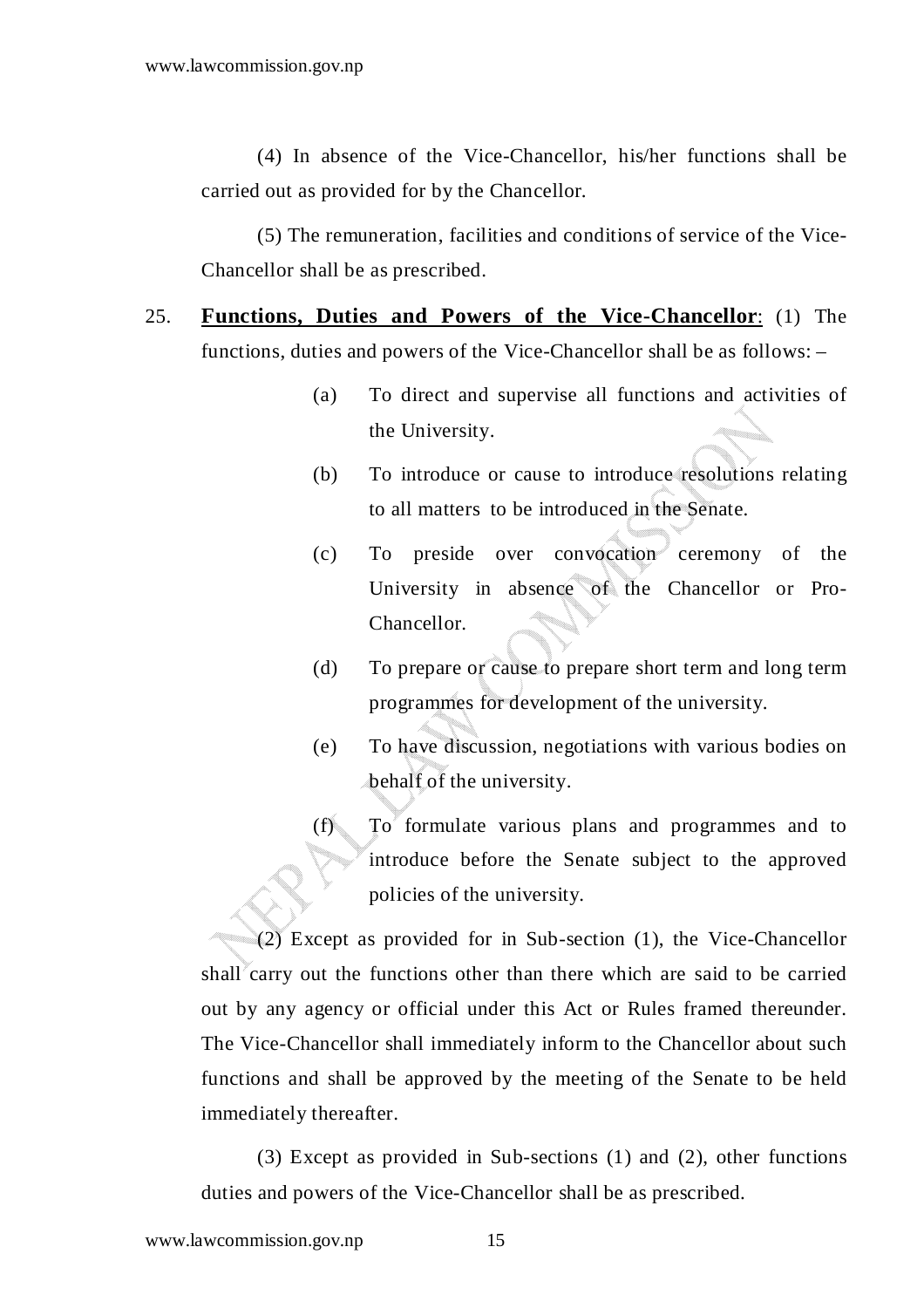26. **Registrar:** (1) The Registrar shall be the official working for the full time at the University.

 (2) The Registrar of the University shall be appointed by the Chancellor on the recommendation of the Vice-Chancellor.

(3) The term of office of the Registrar shall be of four years.

 (4) Academic, financial and personnel administration of the University shall be under general supervision of the Registrar.

 (5) The functions, duties and powers of the Registrar shall be as prescribed.

 (6) Remuneration, facilities and conditions of service of the Registrar shall be as prescribed.

27. **Dean**: (1) The Dean shall be the chief officer working for full time at Faculty.

(2) The Dean shall be appointed by the Executive Council.

(3) The term of office of the Dean shall be of four years.

 (4) The functions, duties and powers of the Dean shall be as prescribed.

 (5) Remuneration, facilities and conditions of service of the Dean shall be as prescribed.

28. **Other Officials of University**: (1) There shall be campus chiefs and chief of Curriculum Development Center and such other officials at the University as prescribed.

 (2) The appointment, functions, duties, powers, remuneration, facilities and conditions of service of campus chiefs and chief of Curriculum Development Center and other officials shall be as prescribed.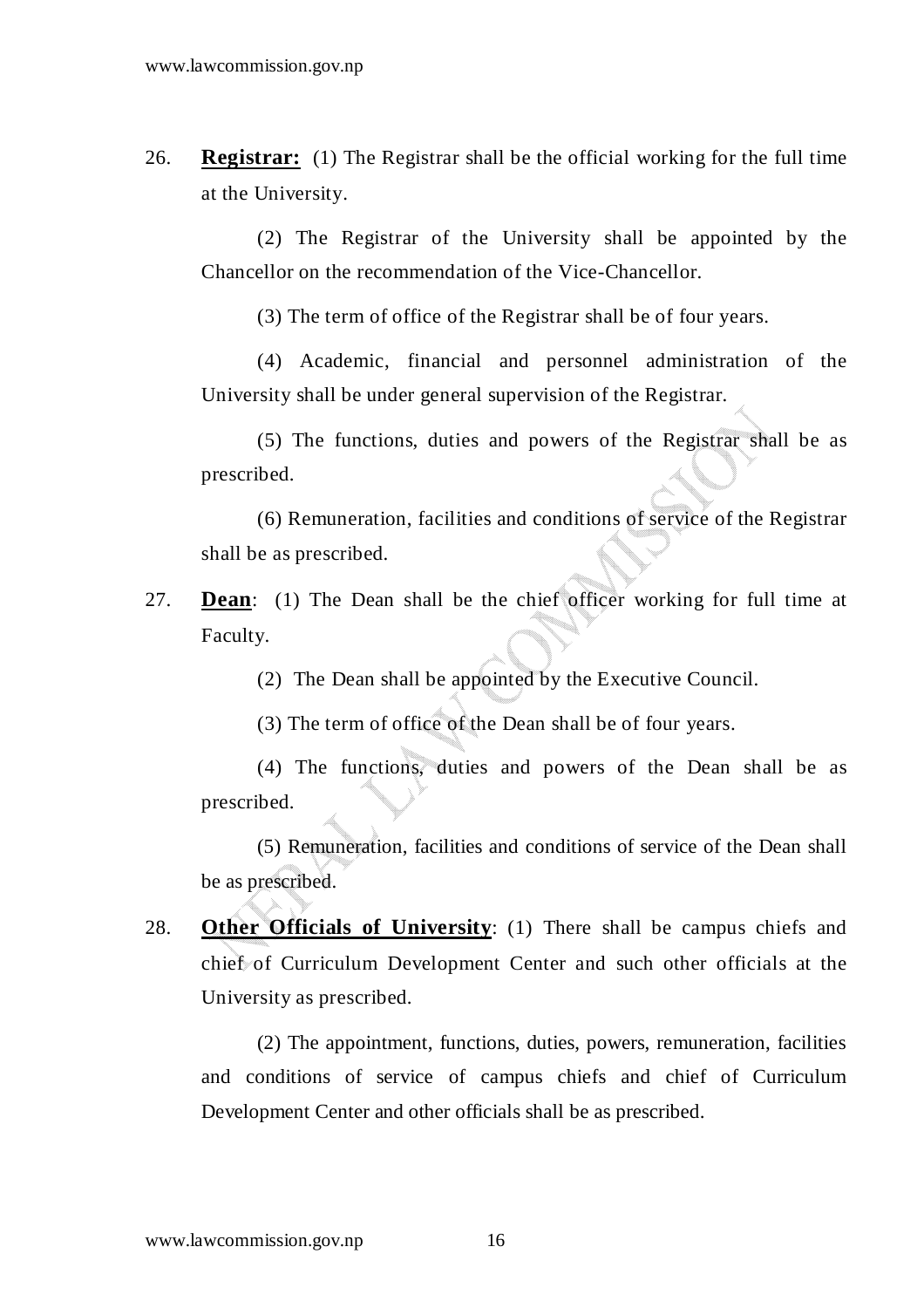- -28A. **Time for Appointment:** Notwithstanding anything contained in this Act, the concerned Authority shall appoint in the vacant post of the University within three months of such vacancy.
- -28B. **Responsibility to be fixed:** Notwithstanding anything contained in this Act, if a post is vacant in the University, Chancellor, in case of Vicechancellor, in consultation of the Pro-chancellor and Vice-chancellor in case of any other Authority, shall designate any of the senior (most) Professor to that post to conduct daily business for a period of three months till the date of fulfillment of the vacant post.
- 29. **Fund of the Universit**y: (1) there shall be a separate fund of the University and the fund shall consist of the following amounts:
	- (a) Grants received from Government of Nepal,
	- (b) The amount given by any person or organization as donation, charity and financial assistance,
	- (c) The amount received as assistance or loan from foreign government, international organizations, associations, financial institutions or persons,
	- (d) Fees or the amount to be received from any other source.

 (2) While receiving any amount pursuant to Sub-section (c) of Subsection (1), the University shall have to obtain approval of Government of Nepal.

 (3) The amount of the fund of the University shall be deposited in an account opened with the prescribed bank.

(4) The operation account of the University shall be as prescribed.

30. **Accounts and Auditing**: (1) The accounts of incomes and expenditures of the University shall be kept in accordance with the prevailing laws.

<sup>-</sup> Inserted by Some Nepal Acts Amendment Act, 2064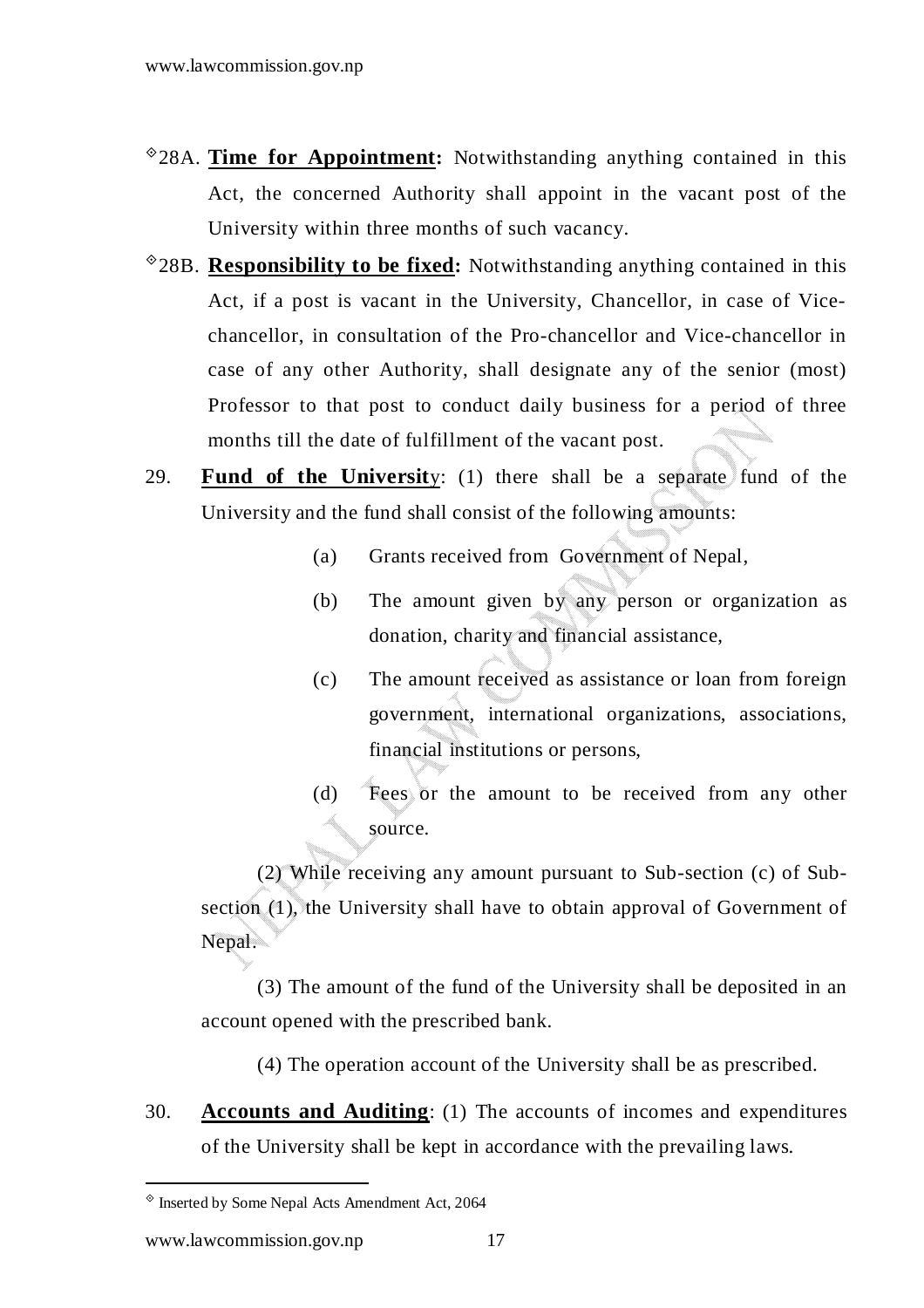(2) The auditing of the accounts of the University shall be carried out by the office of the Auditor General.

31. **Conferring the Degree and Certificate and Fixation of Equivalency and Standards:** (1) The University may confer certificate as may be prescribed to the students, trainees or researchers having obtained higher education as prescribed.

 (2) The university may confer honorary degrees to the persons carrying out research oriented activities and appreciable work in the educational and academic field.

 (3) The University may confer honorary degrees to the eminent native or foreign citizens.

 (4) The University may recognize the educational degrees of any native or foreign University or of educational institution, and may fix the equivalency and standard of various degrees of the University with those degrees.

 (5) The honor referred to in Sub-sections (2) and (3) shall be conferred on the approval of the Senate.

- 32. **Qualification Required for Admission to the University**: The qualification required for admission to the University shall be as prescribed.
- 33. **To Act in Accordance with National Education Policy**: It shall be the duty of the University to act in accordance with the National Education Policy approved by Government of Nepal.
- 34. **Actions not to be invalid**: No act or action shall be invalid merely for the reason that an error has been made to appoint or nominate any office bearer or member in any of such vacant posts of the University.
- 35. **Saving for Acts Done in Good faith**: No case shall be initiated or no any other actions may be taken against the University or any of its official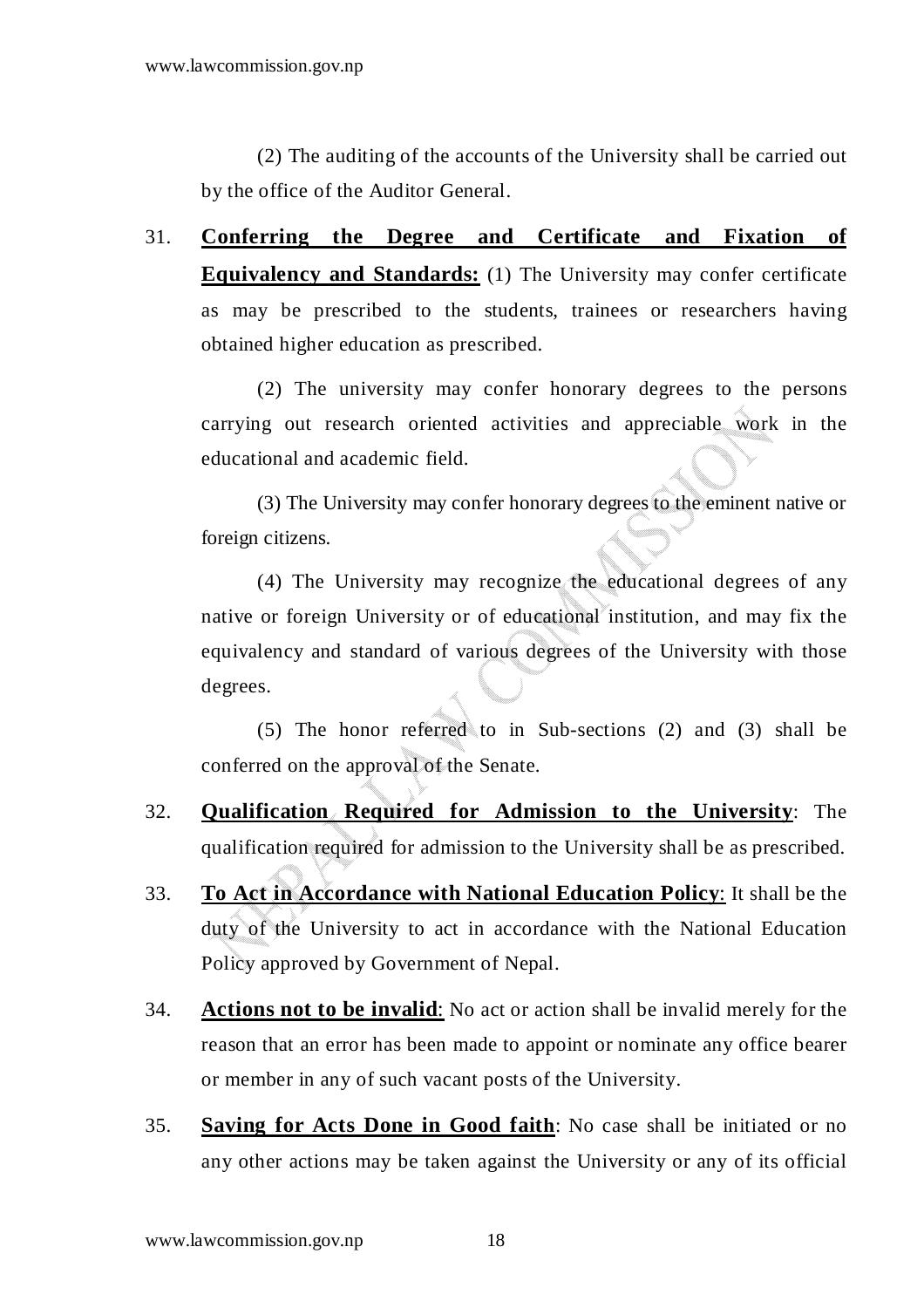with regard to any act done or purported to be done in good faith in accordance with Act or Rules framed thereunder.

36. **Discount and Facilities to University**: (1) Notwithstanding anything contained in the prevailing law, no registration fee shall be levied while registering any deed of the University to be registered.

(2)...............<sup>x</sup>

- 37. **Annual Report**: Annual Report of the University shall be introduced in the Senate within the prescribed time.
- 38. **Delegation of Power**: (1) The Senate may delegate any or all of the powers conferred on it under this Act or the Rules framed hereunder to the Executive Council or Vice-Chancellor.

 (2) Executive Council, may delegate any of the powers conferred on it under this Act or the Rules framed hereunder, to any official or any committee of the University.

 (3) The Academic Council may delegate any of the powers conferred on it under this Act or the Rules framed thereunder to the Education Council as may be prescribed.

 (4) The Service Commission may delegate some of the powers entrusted to it under this Act or the Rules frame under this Act to any committee of the University as may be necessary.

- 39. **Liaison with Government of Nepal**: Ministry of Education shall liaison the University with the Government of Nepal.
- 40. **Consequence of Dissolution**: In the event of dissolution of the University, its movable and immovable properties shall devolve on Government of Nepal.

www.lawcommission.gov.np 19 x Repealed by the Income Tax Act, 2058.